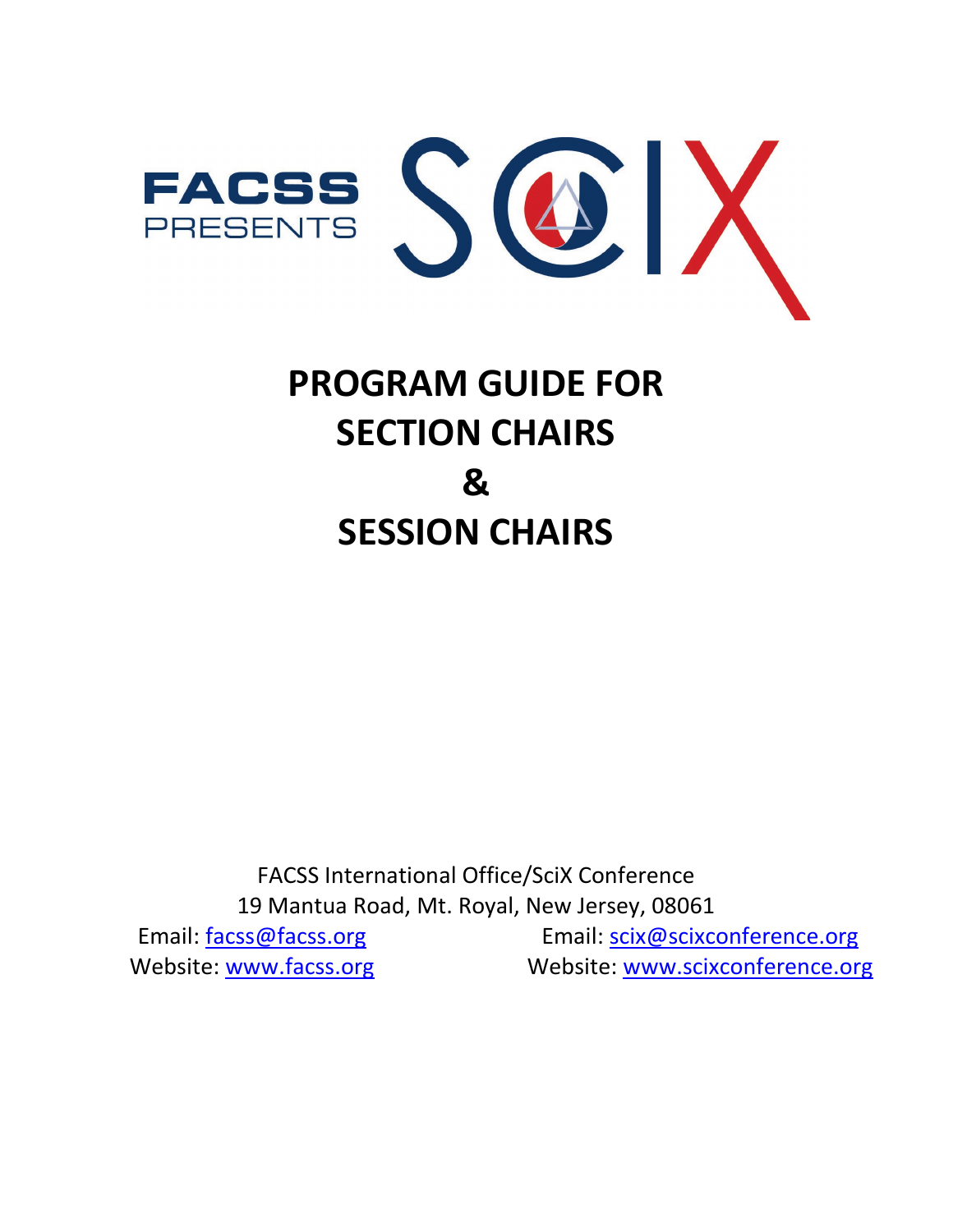## Table of Contents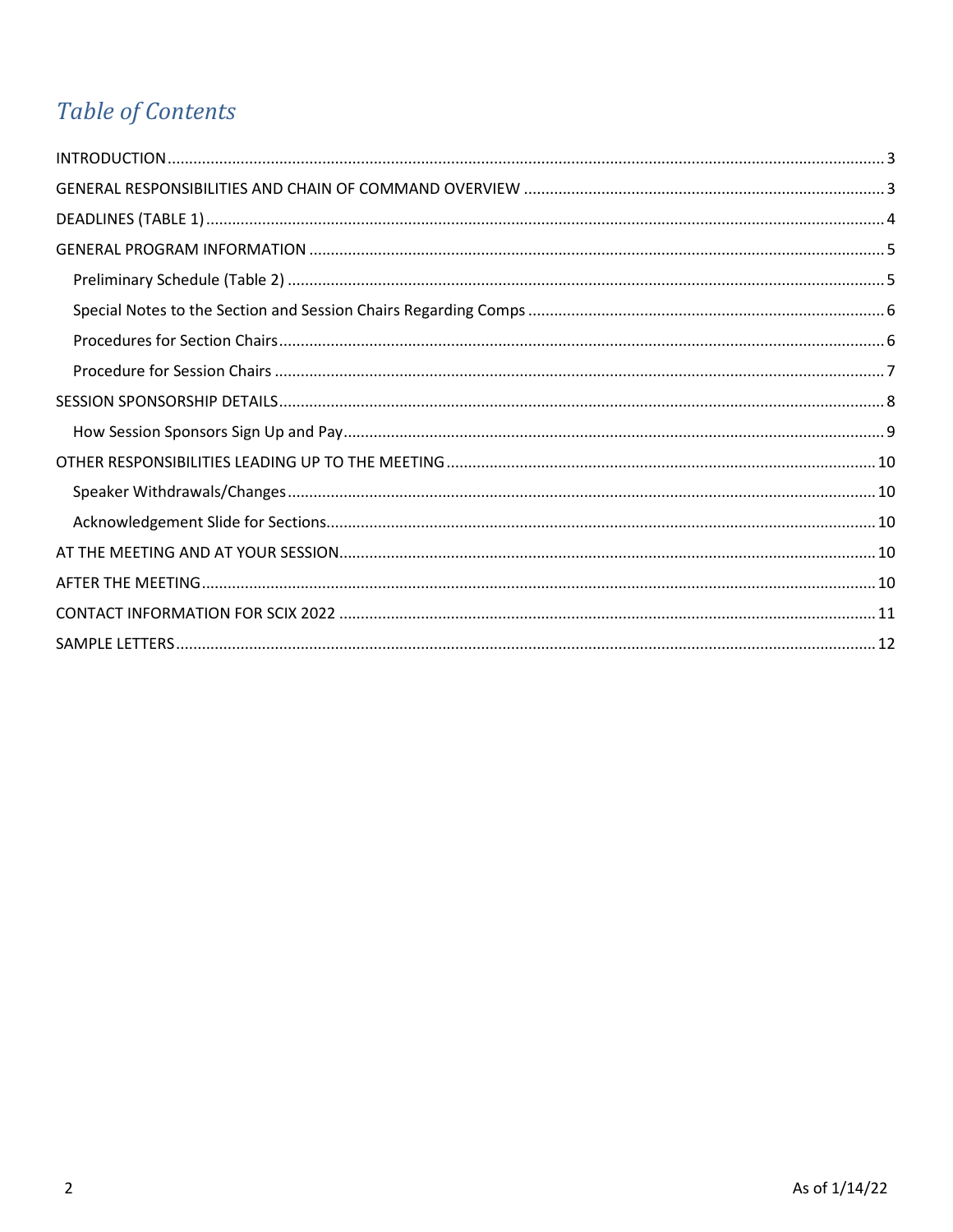### **INTRODUCTION**

<span id="page-2-0"></span>All **Section Chairs** and **Session Chairs** must read and adhere to this guide and the deadlines herein. Created by 2002 Program Chair Mark Hayes, this guide is updated each year with process improvements.



**You are expected to review the entire guide even if you have been a Session or Section Chair in the past. Section Chairs should be familiar with all Session Chair duties, and vice versa.** 

#### **GENERAL RESPONSIBILITIES AND CHAIN OF COMMAND OVERVIEW**

#### <span id="page-2-1"></span>**PROGRAM CHAIR**

- Oversee progress on all sections
- Assist the FACSS office in follow-up
- Point of contact for Section Chairs for questions/changes, special requests, or settling program or speaker conflicts

#### **SECTION CHAIRS (Report to Program Chair)**

- Ensure the guide is provided to and followed by the Session Chairs in your section
- Assign the allotted number of FACSS comps to the invited speakers in your Section
- Assist the FACSS office in following up on all deadlines applied to your Session Chairs
- Oversee fundraising for your section and ensure proper allocation of funds

#### **SESSION CHAIRS (Report to Section Chair)**

- Funnel all issues through your Section Chair
- Organize a session as instructed by this guide in adherence with all deadlines, including:
	- o Identify invited speakers
	- o Select contributed abstracts
	- $\circ$  Raise funds to offset invited speaker registration and report fundraising to Section Chair
	- $\circ$  Assist the FACSS office in following up with individual speakers as needed

#### **Thank You!**

We all have very busy personal and professional lives and your willingness to volunteer with the meeting is greatly appreciated. With your enthusiastic help, this year's conference program will continue the FACSS/SciX tradition of excellence as a premier forum for the exchange and expansion of intellectual knowledge and professional collegiality.

#### **Questions?**

Contact the current Program Chair or the FACSS office with questions. See the Table of Contents to find the full SciX Committee.

<span id="page-2-2"></span>**Program Chair** Robert Lascola Phone: 803.507.6320 Email: [robert.lascola@srnl.doe.gov](mailto:robert.lascola@srnl.doe.gov) saspresident2019@gmail.com **FACSS Office** Email: [scix@scixconference.org](mailto:scix@scixconference.org)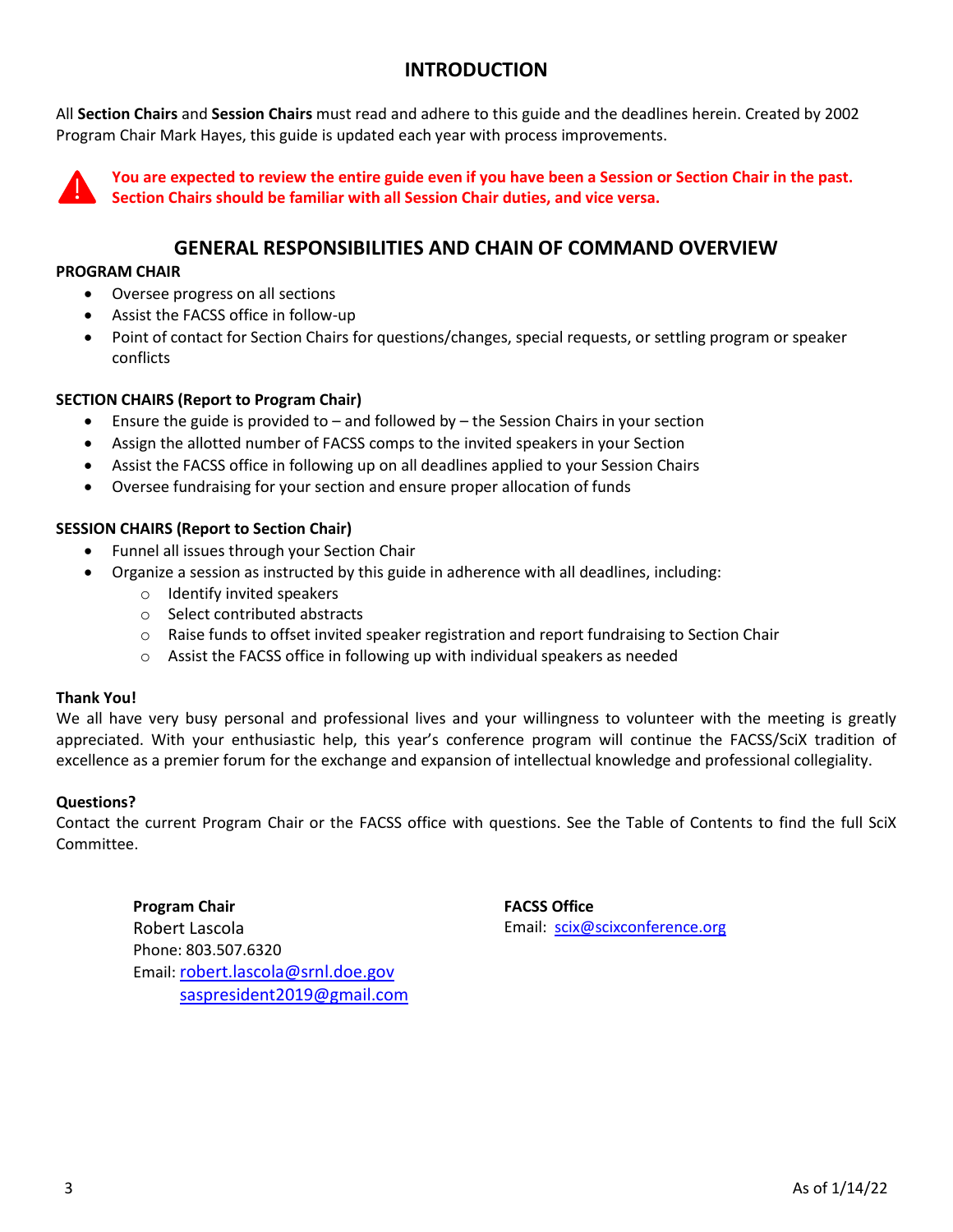### **DEADLINES (TABLE 1)**

<span id="page-3-0"></span>

| <b>Deadline</b>          | Responsible                                               | <b>Activity(ies)</b>                                                                                                                                                                                                                                                                           |
|--------------------------|-----------------------------------------------------------|------------------------------------------------------------------------------------------------------------------------------------------------------------------------------------------------------------------------------------------------------------------------------------------------|
| First week of Jan        | <b>FACSS</b><br>Office/Program<br>Chair                   | Section Chairs receive/review the Guide for responsibilities and deadlines                                                                                                                                                                                                                     |
| January 21               | <b>Section Chairs</b>                                     | List of session organizers/chairs and session topics due (green highlighted cells<br>1.<br>ONLY)<br>https://docs.google.com/spreadsheets/d/1XCKEcN1uPg6_DkpynUb67ZVYSC1jgT_C<br>BEdNVjuwWSM/edit?usp=sharing<br>Section Chairs provide the Guide to Session Chairs as they are confirmed<br>2. |
| January 24 (week<br>of)  | Program Chair                                             | Section submissions are reviewed and compared for overlap and Section Chairs may<br>be contacted to make changes                                                                                                                                                                               |
| Feb 4                    | <b>FACSS Office</b>                                       | Session Chairs receive instructions for submitting invited speaker details via the<br>Google spreadsheet (yellow highlighted cells ONLY)                                                                                                                                                       |
| January to May           | Section/Session<br>Chairs                                 | Obtain sponsorships for Section/Sessions                                                                                                                                                                                                                                                       |
| February 14              | <b>FACSS Office</b>                                       | Contributed Abstract Submission Site Opens - Invited Abstracts should not use the<br>general abstract submission! There is a separate Invited Speaker Portal (see below)                                                                                                                       |
| March 4                  | <b>Session Chairs</b>                                     | Final organization of all sessions is due including titles, invited speakers, & budget if<br>applicable                                                                                                                                                                                        |
| March 4                  | <b>Section Chairs</b>                                     | Last day to name the speaker comps in your section                                                                                                                                                                                                                                             |
| March 14                 | Program Chair                                             | Review across all sections for overlap - start prelim program assignment                                                                                                                                                                                                                       |
| Mid-March                | <b>FACSS Office</b>                                       | Interim communication to invited speakers to let them know that at the end of March<br>they'll get directions for how to submit their abstract                                                                                                                                                 |
| March 29                 | <b>FACSS Office</b>                                       | Official confirmations sent to invited speakers by the FACSS Office with individualized<br>logins to the Invited Speaker Portal to submit their abstracts                                                                                                                                      |
| April 29                 | Section/Session<br>Chairs with<br><b>Invited Speakers</b> | Invited speaker abstracts due                                                                                                                                                                                                                                                                  |
| May 16                   | <b>FACSS Office</b>                                       | Contributed Abstract Submission Site closes for all oral contributed abstracts                                                                                                                                                                                                                 |
| Late May - Early<br>June | <b>Session Chairs</b>                                     | Session Chairs access paper submissions and finalize sessions using contributed<br>abstracts                                                                                                                                                                                                   |
| Early June               | <b>Section Chairs</b>                                     | Final Sponsorship details due to office: Section Chairs collect and compile details from<br><b>Session Chairs</b>                                                                                                                                                                              |
| Early June               | Program Chair                                             | Program Chair works with Section and Session Chairs and the FACSS Office to resolve<br>any issues related to completing sessions using contributed abstracts                                                                                                                                   |
| Mid-June                 | <b>FACSS Office</b>                                       | Official invitations sent to accepted contributed oral presentations                                                                                                                                                                                                                           |
| August 1                 | <b>FACSS Office</b>                                       | Poster abstract submission closes; poster review and scheduling begins                                                                                                                                                                                                                         |
| Mid-August               | <b>FACSS Office</b>                                       | Official invitations sent to accepted poster presentations                                                                                                                                                                                                                                     |

**Please note, the FACSS office moves forward once each deadline passes. You are responsible for your deadlines. Any single delay can directly affect other areas of the program, causing widespread delays.**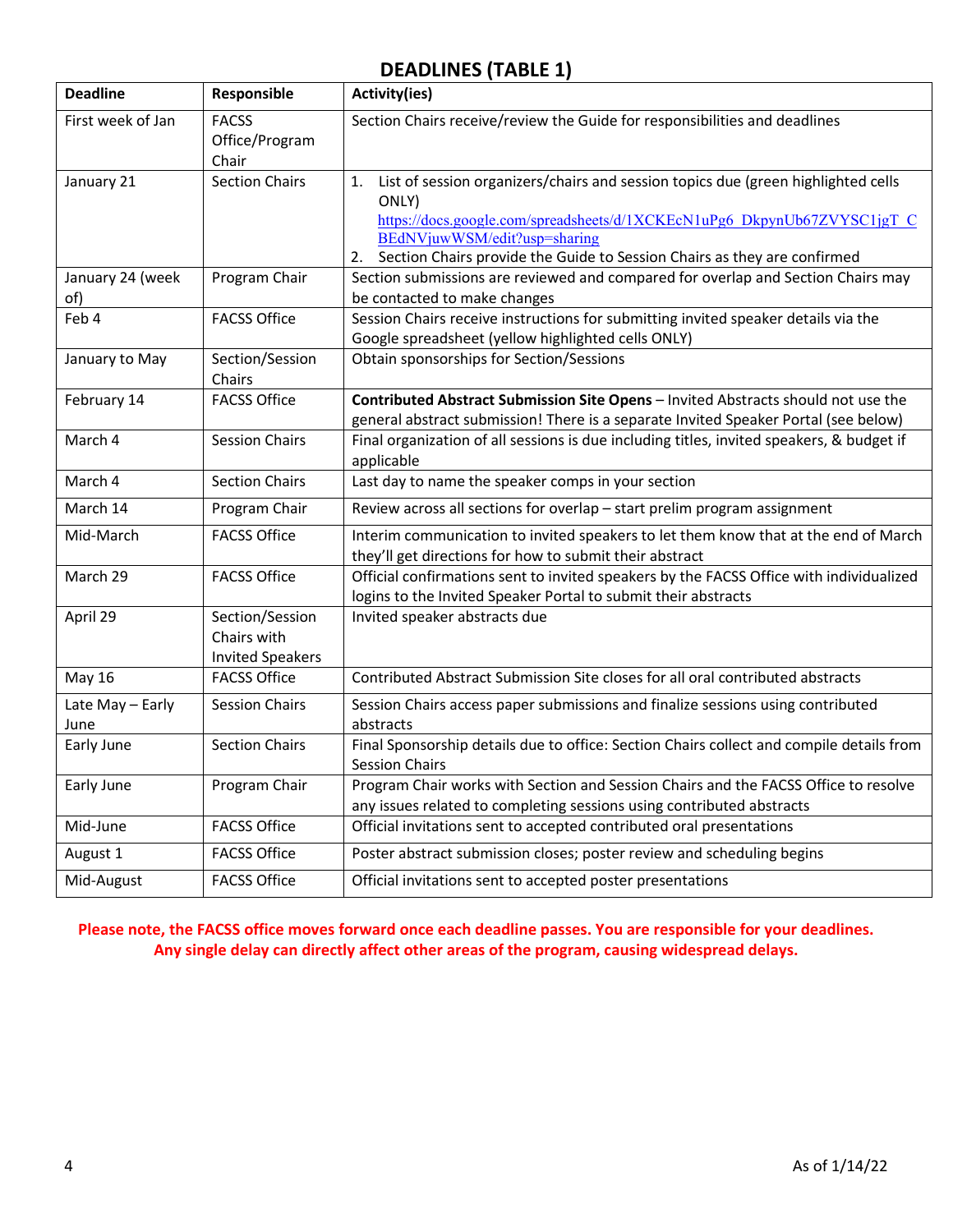#### **GENERAL PROGRAM INFORMATION**

#### <span id="page-4-0"></span>**SciX Program Structure**

The program schedule changes slightly each year, but the general layout remains the same. A **preliminary** program schedule is included below for your orientation.

- There are two mid-morning plenaries at 30 minutes each.
- Each oral session is a total of 100 minutes, made up of **five, 20-minute presentation slots** (15 talk + 5 Q&A).
- You may combine two 20-minute slots into one 40-minute slot for an exceptional speaker.
- You may NOT sub-divide or change sessions into any other time lengths.
- THIS YEAR: The program organizers are optimistic that the public health situation will permit the resumption of a normally sized conference in 2022. Accordingly, the number of sessions initially being offered will approach those from 2019.

### **Preliminary Schedule (Table 2)** *Morning at column top, the day progressing down the column*

<span id="page-4-1"></span>

| Sunday                                               | Monday                                                | Tuesday                                               | Wednesday                                              | Thursday                                              | Friday                      |
|------------------------------------------------------|-------------------------------------------------------|-------------------------------------------------------|--------------------------------------------------------|-------------------------------------------------------|-----------------------------|
|                                                      | <b>Morning Oral</b><br>Sessions                       | <b>Morning Oral</b><br>Sessions                       | <b>Morning Oral</b><br>Sessions                        | <b>Innovation Award</b><br><b>Finalists</b>           | Closing<br><b>Plenaries</b> |
|                                                      | <b>Poster Session</b><br>Viewing 1                    | <b>Poster Session</b><br>Viewing 1                    | <b>Poster Session</b><br>Viewing 1                     | <b>Poster Session</b><br>Viewing 1                    |                             |
|                                                      | <b>AWARD PLENARIES</b><br>(2)                         | <b>AWARD PLENARIES</b><br>(2)                         | <b>AWARD PLENARIES</b><br>(2)                          | <b>AWARD PLENARIES</b><br>$(2-3)$                     |                             |
|                                                      | Lunch                                                 | Lunch                                                 | Lunch                                                  | Lunch                                                 |                             |
|                                                      | Early PM Oral<br>Sessions                             | Early PM Oral<br>Sessions                             | Early PM Oral<br>Sessions                              | Early PM Oral<br>Sessions                             |                             |
|                                                      | <b>Poster Session</b><br>Viewing 2<br>+Coffee/Dessert | <b>Poster Session</b><br>Viewing 2<br>+Coffee/Dessert | <b>Poster Session</b><br>Viewing 2<br>+Coffee/Dessert  | <b>Poster Session</b><br>Viewing 2<br>+Coffee/Dessert |                             |
| Oral Session<br>$(4:00-5:30)$                        | Late PM Oral<br>Sessions                              | Late PM Oral<br>Sessions                              | <b>Exhibit dedicated</b><br>time (no oral<br>sessions) | Late PM Oral<br>Sessions                              |                             |
| Keynote<br>Plenary                                   | <b>Exhibit Opening</b><br>Reception                   | <b>Exhibitor Happy</b><br>Hour                        |                                                        |                                                       |                             |
| <b>SAS Poster</b><br>Reception/<br><b>SciX Mixer</b> | <b>Society Events</b>                                 | <b>Society Events</b>                                 | <b>Society Events</b>                                  | SciX Gala                                             |                             |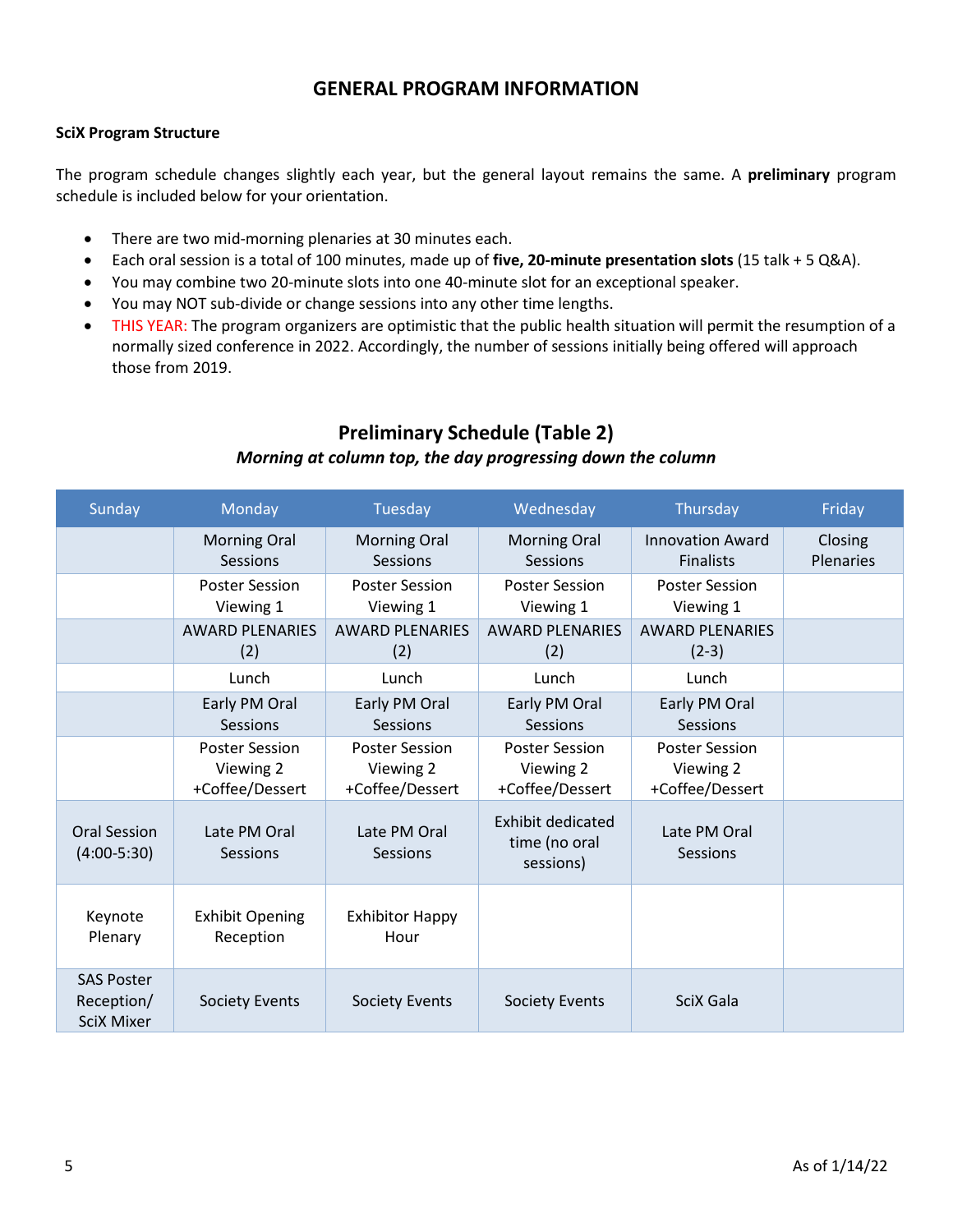### **Special Notes to the Section and Session Chairs Regarding Comps**

- <span id="page-5-0"></span>1. In 2022, FACSS will offer each section the use of *approximately* one comp per organized session, to be distributed amongst the sessions per the judgement of the section chair(s).
	- a. The maximum number of comps available to each section has been communicated to the section chairs by the Program Chair and the FACSS Office.
	- b. Some sessions in each section will be reserved to accommodate contributed talks.
- 2. Money to support additional comps can be sought through sponsorships according to the guidelines herein.
- 3. **NEW:** For 2022, section/session chairs may distribute half-comps if desired. Because of the additional administrative work associated with this, please use this ability with discretion and not as a default.
	- a. Discount codes will be provided to the section/session chairs to give to those receiving half comps.
	- b. Invitees using discount codes are responsible for remainder of their registration costs when registering.
	- c. Smaller divisions (e.g. third-comps) are not allowed.
- 4. Section and session chairs must explicitly communicate to organized speakers the level of registration support being given, to avoid the Office fielding questions from confused speakers during the registration process.
	- a. Talks should be considered "invited" (invited with registration support), "solicited" (invited with no registration support but with guaranteed acceptance), or "contributed" (submitted oral abstract).
- <span id="page-5-1"></span>**5. Comps are only for cases of true need. Invitees who have support to pay their registration fees should use that external support. Comped registrations have a direct impact on the financial status of the conference.**

### **Procedures for Section Chairs**

#### **[PLEASE REFER TO THE DEADLINES NOTED IN THE TIMELINE ON PAGE 4.](#page-2-2)**

- 1. Do some research to help build your sessions.
	- a. Look at past programs and current year's SciX evaluation results (request from Program Chair).
	- b. Talk to past section chairs, read the literature, and find out what's hot in your area.
	- c. The Program Chair may request certain topics based on the program theme or other proposals.
- 2. Conceptualize session topics and chairs within the number of sessions given to you by the Program Chair.
- 3. Send an initial invitation to each chairs; be clear on what they are expected to do.
- 4. Session Codes are assigned to each session.
	- a. Example:  $22$ ATOM01 (22 = year, ATOM = Section, 01 = session number).
- 5. Provide all session names/chairs to FACSS Office by **Jan 21 using Google Spreadsheet linked in the timeline above.**
- 6. Give each Session Chair this guide so they can begin coordinating their sessions (or this can be provided at time of inviting them if they ask/need to know responsibilities up front).
- 7. Section chairs are the liaison between session chairs and the FACSS Office, helping assure that deadlines are met.
- 8. Your Session Chairs are required to provide invited talk details by **March 4.**
- 9. You will be responsible for selecting which invited speaker(s) from your section will receive the FACSS Comp Regs allotted to your section. Coordinate with your session chairs to determine who receives registration support.
	- a. These speakers must be indicated in the Google spreadsheet by the finalization of sessions due March 4**.**
	- b. This CANNOT be converted to travel support it is only meant to cover registration.
- 10. All organized talks are subject to review by the Program Chair.
	- a. The Program Chair will check for speaker overlap across sections and make sure the same speaker is not invited more than twice and is only invited once for a given section.
- 11. Report to the FACSS Office all fundraising in your section. **Review the sponsorship section later in this guide for full details about session sponsorship.**
	- a. Session chairs can fundraise, or you as Section Chair can solicit funds to be divided among your sessions.
	- b. You will use the same shared Google spreadsheet to document sponsorship funds for all of the sessions in your section. Session chairs should attempt to provide a fundraising goal early in 2022!
	- c. A template letter is provided at the end of this guide for you to use when reaching out to sponsors.
- 12. Upon request, assist the FACSS Office in following up with your Session Chairs/Speakers for missing information.

#### [FIND A LIST OF ALL 2022](https://www.scixconference.org/scix-program-section-chairs/) SECTION CHAIRS HERE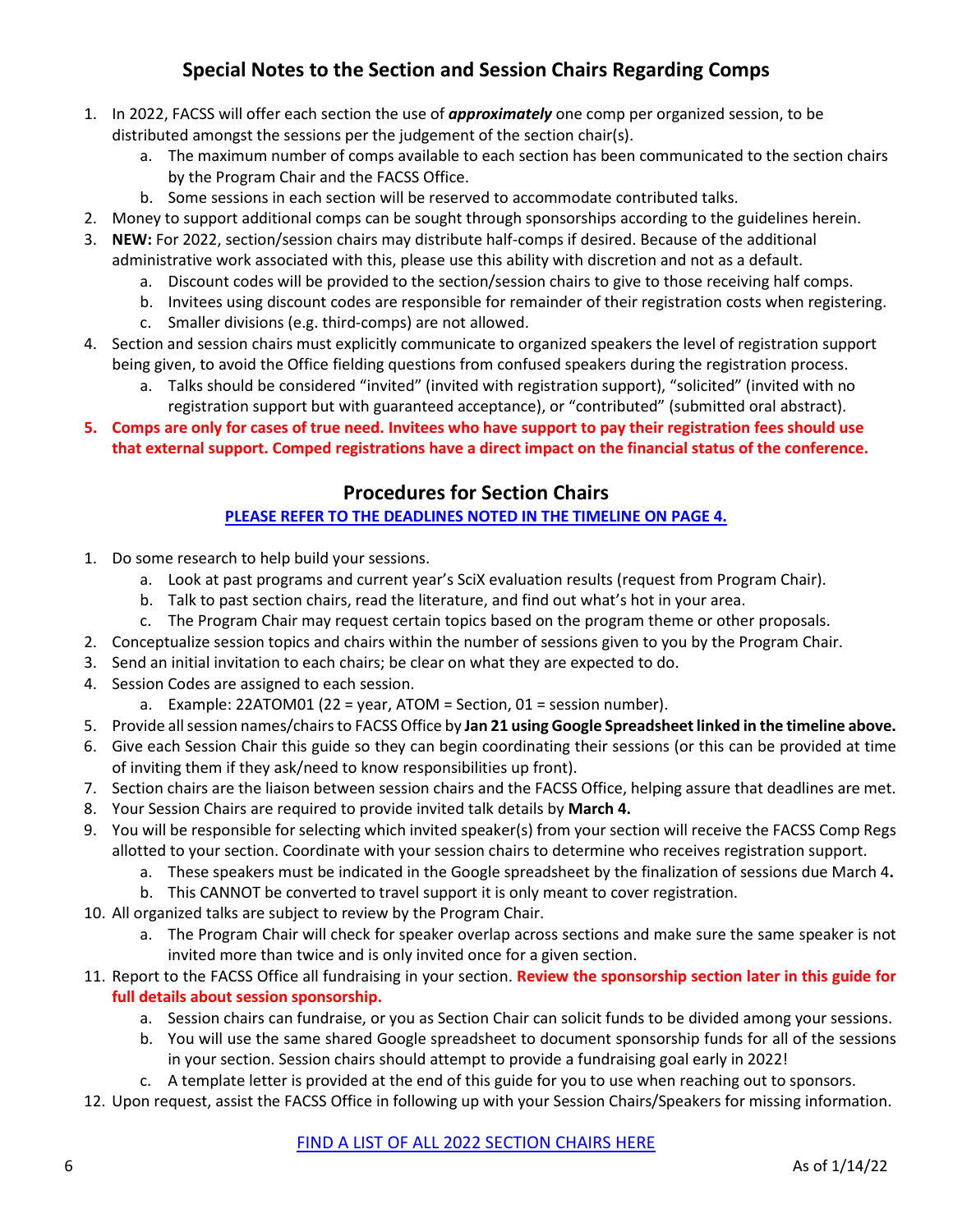#### **Procedure for Session Chairs**

#### **[PLEASE REFER TO THE DEADLINES NOTED IN THE TIMELINE ON PAGE 4.](#page-2-2)**

- <span id="page-6-0"></span>1. When organizing your session, clarify all responsibilities to potential speakers, including deadlines for abstract submission and registration and the need for timely responses to emails. **Be clear with speakers up front regarding registration support (if any) being provided.**
	- a. We often have speakers contact the office weeks prior the meeting assuming they have comp registration because their initial invitations did not make clear they would be responsible for their registration.
- 2. Please see the section on Page 6 regarding the use of complimentary registrations.
	- a. Award Session organizers should contact the Awards Chair with any questions regarding comps and other support. The terms of support for these sessions may be distinct from regular sessions.
- 3. Follow these guidelines when inviting speakers:
	- a. Invited speakers can present at most 2 talks but they must be in different sections. Make sure that this rule is communicated to invited speakers in your initial contact with them.
	- b. The participation of an invited speaker in an award symposium has priority over participation in other sessions. Session chairs may need to replace such a speaker if participation in the awards symposium represents a third talk.
	- c. The goal for the program is to have 50% contributed talks. **Please work with your section chair** to determine the number of invited vs. contributed talks in your session to help achieve this goal.
		- i. By their nature, award symposia are completely invited and are not counted against this goal.
	- d. Try to balance inviting popular SciX "veterans" with people new to the conference (the FACSS office can tell you whether a certain person has presented before).
	- e. Be sure your speakers know NOT to submit their invited speaker abstracts through the general abstract submission site. They will receive a customized invitation to the Invited Speaker Portal at the end of March and will have an April 29 deadline.
	- f. It is impossible to guarantee potential speakers a specific day or time for their presentation because of the amount of work involved in scheduling sessions. In extraordinary cases, speaker requests can be accommodated if Session Chairs communicate known conflicts early in the planning process. Collect and report these requests to the Section Chair at this stage, who will submit them to the Program Chair.
- 4. Simultaneously with inviting speakers, begin fundraising with instruction from your section chair. Review the sponsorship section later in this guide for full details about session sponsorship.
	- a. A template letter is provided at the end of this guide.
	- b. If you will be fundraising to support a speaker, it is best to not make specific commitments at the invitation stage in case the sponsorship situation changes.
- 5. Session Codes are assigned to each session; Presentations are also assigned a number
	- a. Example: 22ATOM01.3 (22 = year, ATOM = Section, 01 = session number, .3 = third talk in the session).
- 6. The FACSS Office will provide a shared Google spreadsheet link for submitting your session details.
	- a. You can name a co-chair to organize and preside over the session with you, but you will remain the primary contact for the Section Chair, Program Chair and the FACSS Office. You and any co-chair(s) will be listed as "Chairs" in the final program.
		- i. You may also name someone to preside over the session in your place if you are unable to attend. Place a request with your Section Chair who will communicate such requests to the FACSS Office.
	- b. While completing the spreadsheet, it is requested that you:
		- i. "Submit Talk Titles with Proper Title Casing" (major words upper case, minor words/prepositions lower case), as the titles will be used the way they are submitted.
		- ii. Do not sort or edit the format of the spreadsheet! This is a live, shared document.
		- iii. Contact your Section Chair if you have questions about organizing your session; contact the FACSS office with questions about using the shared spreadsheet.
	- c. In addition to the **Session Title, Speaker Names, Speaker Emails, and Speaker Affiliations/Institutions**, indicate the following: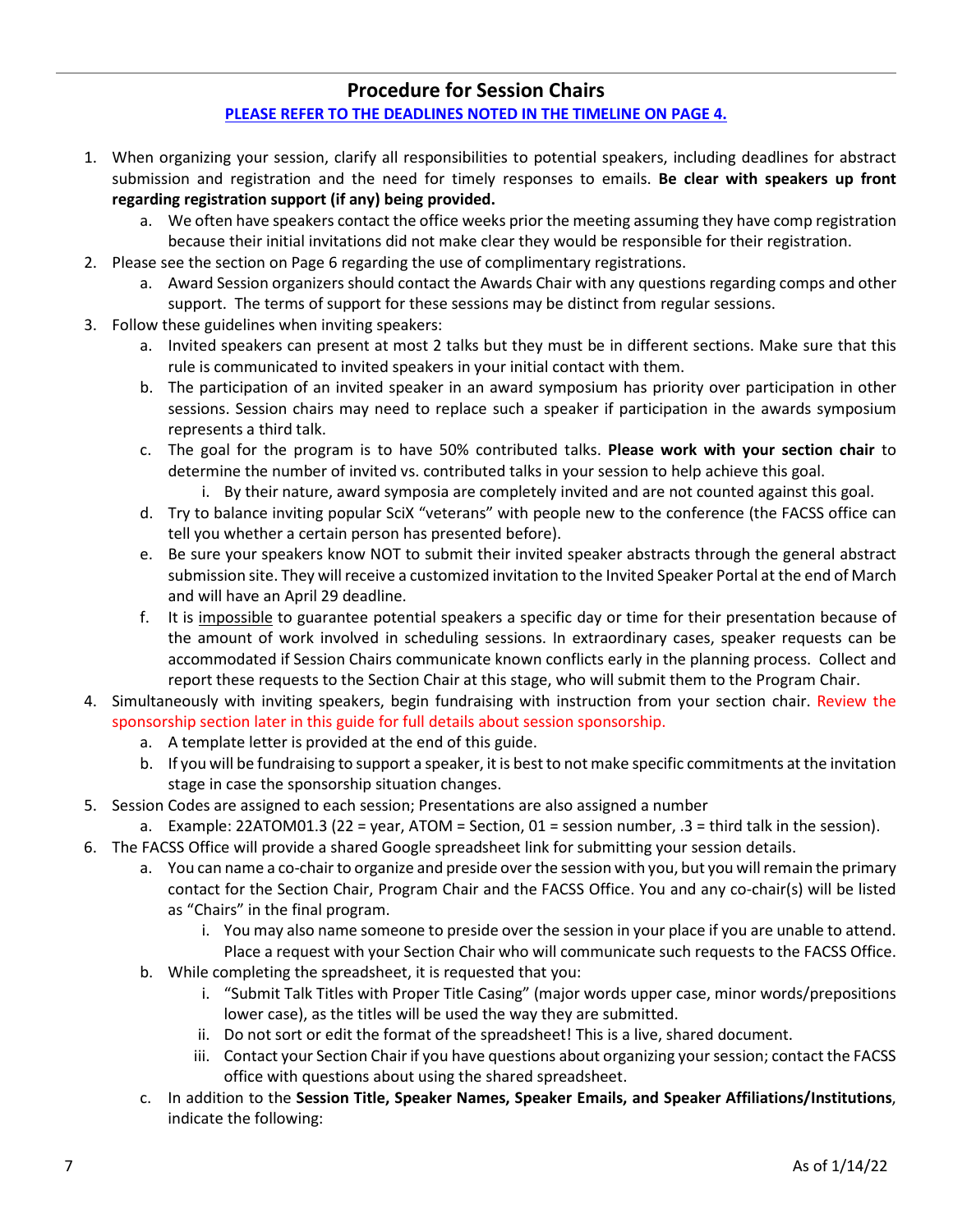- i. Anticipated fund-raising for each speaker. We understand these figures may change as you continue to communicate with potential sponsors, and you will work with your Section Chair to finalize these details by early June.
- 7. All proposed titles and invited speakers for your session are **due by March 4.**
- 8. **IMPORTANT: After the March 4 deadline** the FACSS office will import all invited speakers into the speaker management portal. At this point, the Google spreadsheet will be locked and any changes MUST be communicated through your Section Chair.
- 9. Pick contributed abstracts per the timeline
	- a. Screen against blatantly commercial talks, as presentations focusing too much on a specific product or service should not be included in the SciX program.
	- b. To ensure that the limited oral slots are well-distributed, please do not put more than one talk from any academic group/employer in a single session.
	- c. Further instructions will be sent by the FACSS office before the selection process begins.
- 10. Upon request, assist FACSS office in following up with your speakers after they've received their official invitation.
	- a. The speaker portal will periodically remind speakers to submit their abstracts and the FACSS office will report to Section/Session Chairs, indicating which speakers have/have not submitted. As the deadline approaches, gently remind your speakers to submit their abstracts.

### **SESSION SPONSORSHIP DETAILS** *FOR BOTH SECTION AND SESSION CHAIRS*

<span id="page-7-0"></span>One of your responsibilities as Section Chair or Session Chair is to raise money from industry and other sources for any invited speakers who require registration support. Section Chairs and Session Chairs should begin coordinating fundraising efforts in January of the conference year.

**Raising money to cover registration fees for speakers who can have those fees covered by their employer is not entirely beneficial to SciX, as it simply replaces who is paying for the registration. It is ideal to use sponsorship to bring in speakers who may not normally attend SciX, young investigators who may not otherwise get approval to attend, or others who have extenuating circumstances. If you know of a company who wishes to support the goals of the SciX Conference, please connect them with the SciX office and Exhibits Chair to discuss other options that more directly benefit the SciX conference and mission.**

#### **Session Sponsorship Deadlines**

- All sponsorships and allocations to speakers must be confirmed by **June, ideally.**
- Sponsor payment must be received by **August 1** for the sponsor to be recognized on printed materials.

### **Invited Speaker Support in SciX Oral Sessions**

- Section and Session chairs are asked to raise **sponsorship funds** to provide support to invited speakers as needed.
	- $\circ$  Some speakers may require such support in order to participate, but many outstanding scientists do not need any financial support to come to the meeting.
- Contributed abstract speakers **cannot** receive this support, nor a FACSS Comp Reg, as they have submitted an abstract with the understanding that they are responsible for their own costs to attend.

**NOTE:** When the Session Chairs have indicated which speaker(s) are to receive registration support, the speaker will be notified by the FACSS Office and provided with the appropriate discount code to use to register for SciX 2022. Prior to the meeting the FACSS staff will compare the complimentary registrations that were entered into the system against the shared Google spreadsheet for accuracy. The Section Chair and Program Chair will be notified of any anomalies.

**DO NOT commit funds to speakers without first getting confirmation of the commitment of funds from your source and receipt of those funds by the FACSS Office.**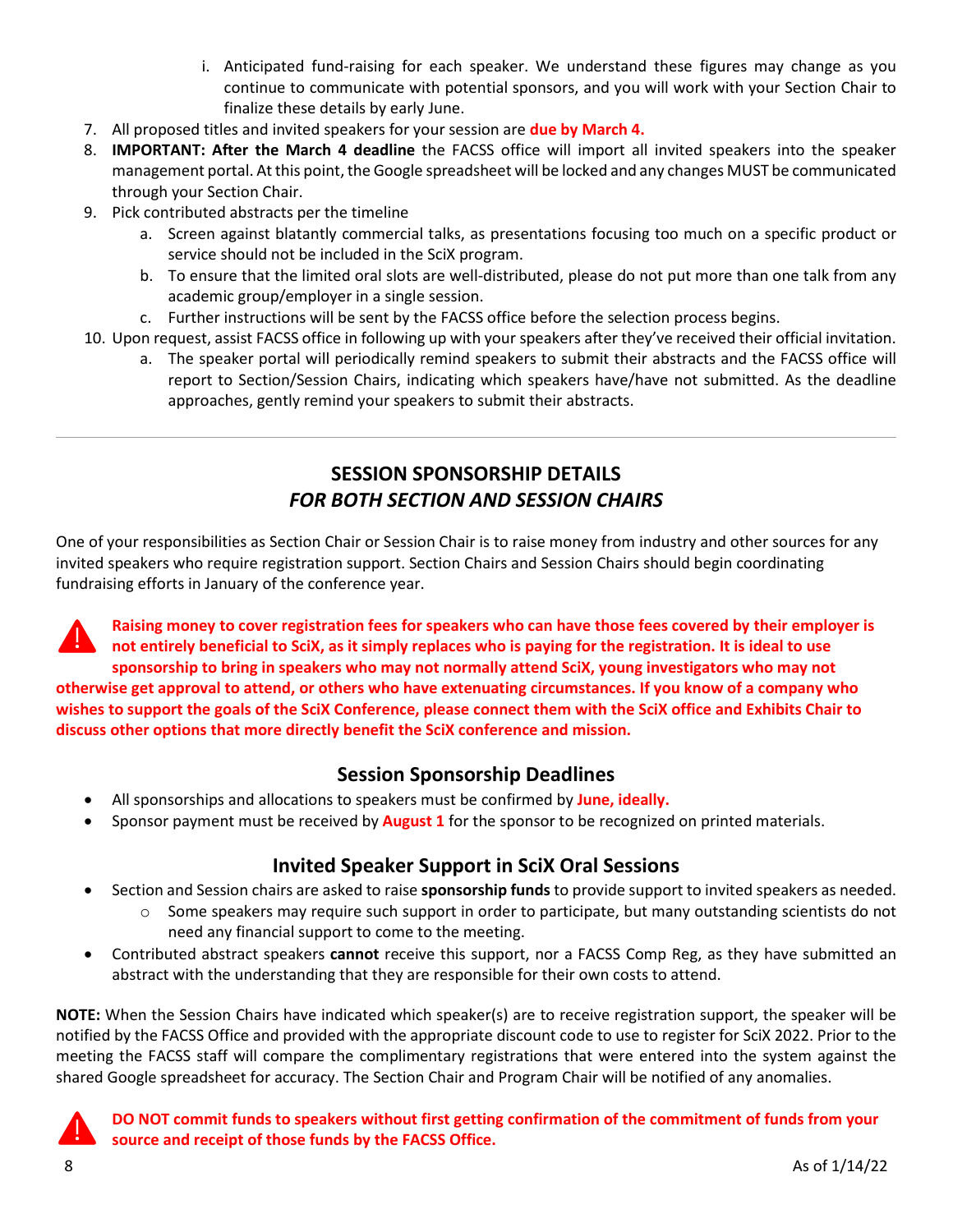### **Approved Uses of and Procedures for Dispersing Sponsorship Funds**

- Sponsorship funds should be allocated to Sponsored Comp Regs. The minimum amount to request from a potential sponsor is \$780, or the cost of a complimentary registration for a member.
	- o \$780 of sponsorship covers an attendee Comp Reg; \$305 for a student.
	- o You cannot split sponsorship funds to cover part of a registration fee.
- The alternative use of sponsor funds, e.g. speaker travel costs, is a resource-intensive effort for the FACSS office, and results in a direct pass-through of sponsorship funds to the speaker. **Requests to use sponsorship funds for speaker travel must be approved by the Program Chair before the speaker is offered this support.**
	- $\circ$  If such use is approved, it is FACSS policy to only cover hotel stays at an official conference hotel.
	- o Section Chairs must communicate specific allocations (speaker contact info and allocated amounts) so the FACSS Office may send reimbursement instructions post-SciX.
	- o The Section Chair, Program Chair, Treasurer, and Governing Board Chair will be notified of anomalies.

### **Potential Sponsors**

- Industry, professional societies, even your employer
- Coordinating with your Section Chair opens opportunities for pooling sponsorship across sessions
- **[FIND A LIST OF PAST SPONSORS HERE](https://scixconference.org/resources/2022%20SciX%20MASTER/Sponsors/ALLPASTEXHIBITORSANDSPONSORS2022.pdf)**

#### **Sponsor Benefits**

- SciX is committed to thanking our program sponsors in several ways:
	- o Champion Sponsors: \$5000+
		- Rotating banner on SciX homepage
		- Acknowledgment of level (name and logo) on special meter board and exhibit hall entry arch
		- Name recognition on walk-in slides for ALL SciX sessions regardless of sections
		- **Logo with URL link on website**
		- Name in final program
	- o Advocate Sponsors: \$2000-\$5000
		- Acknowledgment of level (name and logo) on special meter board and exhibit hall entry arch
		- Name recognition on walk-in slides for specific, supported sections
		- **Logo with URL link on website**
		- **Name in final program**
	- o Friends of SciX: Less than \$2000
		- Name on specific, supported section slides, final program, exhibit hall entry arch, and on website

#### **Sponsor Restrictions**

- Sponsors may not display/distribute literature at the session they are sponsoring. Companies looking for such exposure should be directed to information on exhibiting and other sponsorship opportunities.
- FACSS is a 501(c)(3), but corporate sponsors who may gain commercial benefit from their contribution cannot claim the contribution as a charitable donation. Societies and individual donors may request a tax receipt.

### **How Session Sponsors Sign Up and Pay**

- <span id="page-8-0"></span>• Section Chairs are responsible for collecting all the sponsor contact information for their entire section.
	- o A template to use to collect this will be sent to section chairs.
	- o Section chairs should send the confirmed sponsor to the FACSS office by the stated deadline.
	- The FACSS office will send out invoices to the companies at each deadline.
		- o The invoice # will attach the payment to the correct section.
- Section chairs will get reports from the office on their sponsors and payments.
- Funds must be received by **August 1** to be recognized in the final program.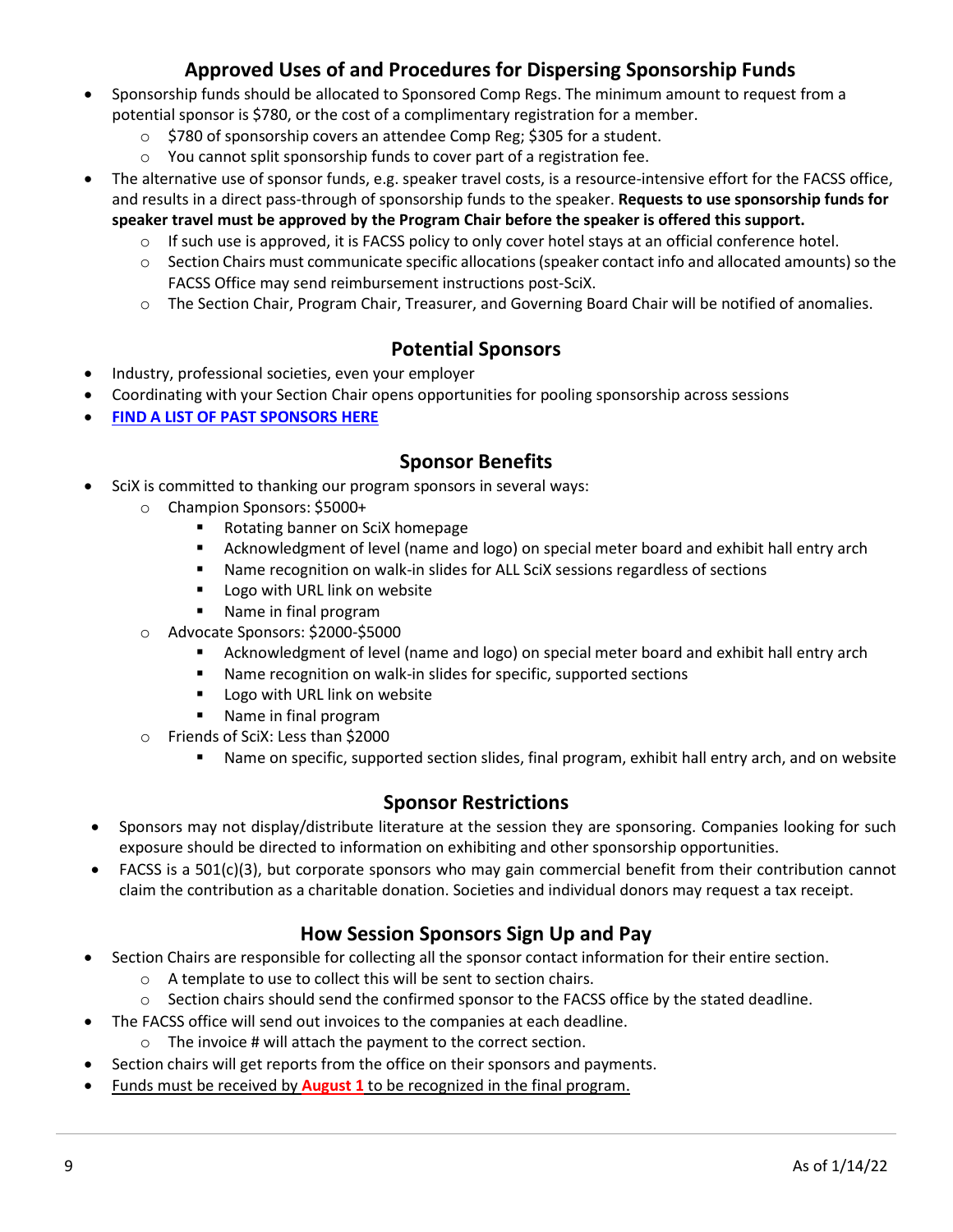### **OTHER RESPONSIBILITIES LEADING UP TO THE MEETING**

### **Speaker Withdrawals/Changes**

<span id="page-9-1"></span><span id="page-9-0"></span>If a speaker must withdraw, the Program Chair and Section Chair should be immediately notified by the Session Chair and given the opportunity to discuss options on how to fill that slot. The Final program goes to print in **mid-August** and replacements can be inserted into the final program if provided in time.

### **Acknowledgement Slide for Sections**

<span id="page-9-2"></span>A PowerPoint acknowledgement slide must be generated for each Section. This slide will be used by each Session Chair (presider) within that Section, for the purpose of highlighting the financial contributions of sponsors to the session.

For whoever is Chairing a session:

- 1. Load the acknowledgement slide onto the laptop to show before the start of the session and at the end.
- 2. Thank the sponsors on behalf of FACSS and SciX for their support. Each of these sponsors have materially aided the SciX conference by providing funding that has allowed you to aid many speakers in attending the meeting.
- 3. At the end of the session remind the attendees that they have the opportunity to thank the sponsors directly by visiting their booths on the exhibition floor and expressing their appreciation.

### **AT THE MEETING AND AT YOUR SESSION**

<span id="page-9-3"></span>At the meeting itself, speakers should arrive 30 minutes prior to their session to load/check their presentations. Ultimately, as session organizer, you are responsible for either chairing the session or ensuring a replacement is present at the session. Each session room is equipped with a laptop and LCD computer projector. Speakers will **NOT** be able to present from their own laptop. Additional AV details will be communicated to chairs and speakers closer to the meeting.

It is the responsibility of the Session Chair to keep the session on time, as presentations that go past their scheduled slot interfere with subsequent talks and with attendees' abilities to change rooms. Cutting off a speaker is challenging but is part of the job as a Session Chair! For the unfortunate situation of a no-show speaker, the schedule cannot be shifted and the Session Chair can choose to hold a discussion to fill the time or give everyone a short break.

### **AFTER THE MEETING**

<span id="page-9-4"></span>After you have returned from the meeting, contact each of your sessions' sponsors, give them a quick summary of the highlights of the session, and thank them for their financial contribution to your session and the SciX Conference. This small act serves several purposes:

a. It is appreciated by the sponsors,

b. Can be provided up the management chain of the sponsoring company as an indication of money well invested. Gives you the opportunity to plug the next SciX conference and start the process to secure funding commitments for that program. If you get commitments at this stage and you are not the Section Chair, please provide these commitments to either the new Section Chair and/or to the incoming Program Chair.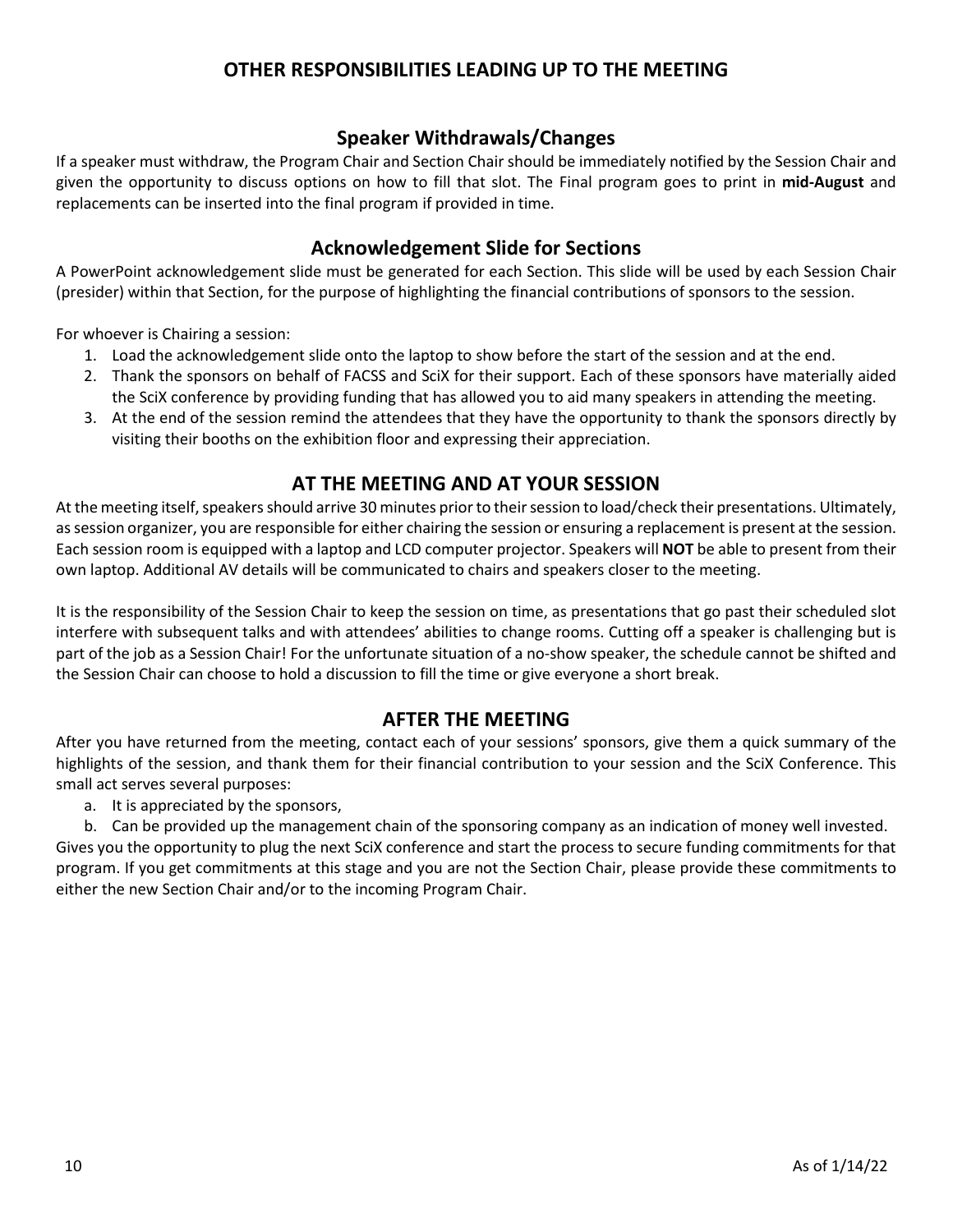### **CONTACT INFORMATION FOR SCIX 2022**

<span id="page-10-0"></span>

| <b>SciX Conference Committee</b>                                                           |                                                                                                                              |  |  |  |  |
|--------------------------------------------------------------------------------------------|------------------------------------------------------------------------------------------------------------------------------|--|--|--|--|
| <b>Matthieu Baudelet</b><br>[General Chair]<br>baudelet@ucf.edu                            | Rob Lascola<br>[Program Chair]<br>robert.lascola@srnl.doe.gov<br>saspresident2019@gmail.com                                  |  |  |  |  |
| Karen Esmonde-White and Tina Gong<br>[Marketing co-Chairs]<br>marketing@scixconference.org | <b>Karen Faulds</b><br>[Awards Chair]<br>karen.faulds@strath.ac.uk                                                           |  |  |  |  |
| Scott Rudder<br>[Exhibits Chair]<br>srudder@ipslasers.com                                  | Annie Dowgiallo<br>[Workshop Chair]<br>adowgiallo1@gmail.com                                                                 |  |  |  |  |
| Gloria Story<br>[Local Chair]<br>story.gm@pg.com                                           |                                                                                                                              |  |  |  |  |
| <b>FACSS Headquarters and Staff</b>                                                        |                                                                                                                              |  |  |  |  |
| <b>FACSS National Office</b><br>19 Mantua Rd. Mount Royal NJ 08061                         | <b>Kristin Burke</b><br><b>Account Manager</b><br>Direct: 856-224-4266 ext.: 231<br>kburke@scixconference.org<br>Steph Moyer |  |  |  |  |
| Phone: 856-224-4266<br>facss@facss.org<br>scix@scixconference.org                          | <b>Meeting Manager</b><br>Direct: 856-224-4266 ext.: 251<br>smoyer@scixconference.org                                        |  |  |  |  |
|                                                                                            | <b>Heather McCormick</b><br><b>Meeting Coordinator</b><br>Direct: 856-224-4266 ext.: 467<br>hmccormick@scixconference.org    |  |  |  |  |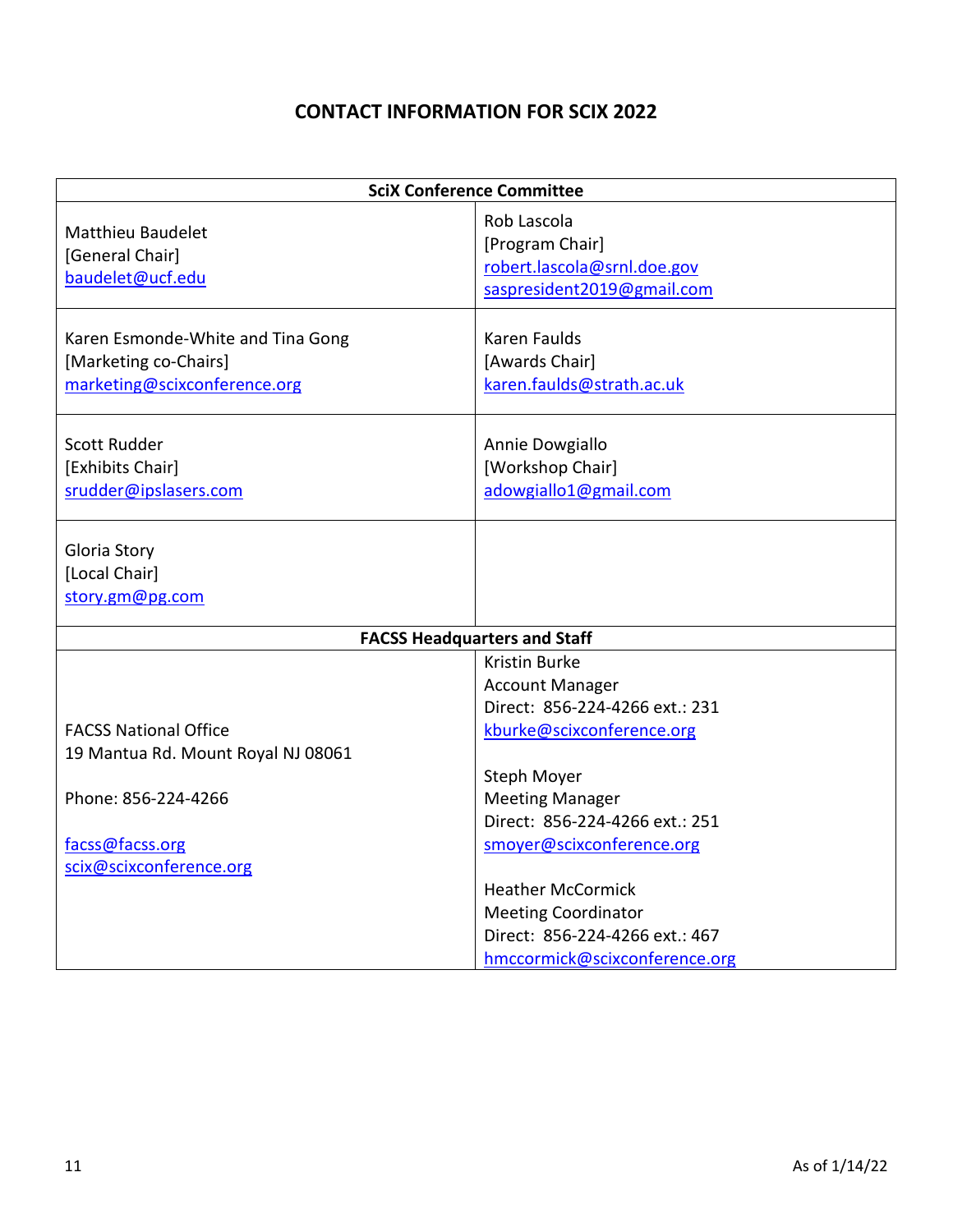### **SAMPLE LETTERS**

#### <span id="page-11-0"></span>**Fundraising Letter**

Dear [NAME],

Thank you for speaking with me regarding potential support by [COMPANY] for the special symposium, Session [TITLE] at the SciX conference in Covington, Kentucky from October 2-7, 2022. I have set a goal of [AMOUNT] to allow us to provide sufficient support to attract the very top people in analytical chemistry.

We are requesting [AMOUNT] from [COMPANY] to be a co-sponsor of this symposium. Your contribution would be recognized by being announced in the Final SciX program, as well as in the meeting rooms prior to these sessions and during breaks. Our final program is prepared in mid-August, and hence we request payment by **August 1, 2022.**

If you are interested in sponsoring Session [TITLE] please confirm via email by [DATE]. Once confirmed the FACSS office will send you an invoice.

A high-resolution version of your company logo is also requested at a later time.

We appreciate your past support of FACSS and the SciX conference and hope it will be possible again.

Sincerely,

#### [FOR USE WITH NON-COMMERCIAL ENTITIES]

The Federation of Analytical Chemistry and Spectroscopy Societies (FACSS) is a qualified charity under IRS Section 501(c)(3), tax identification number 51-0120416.